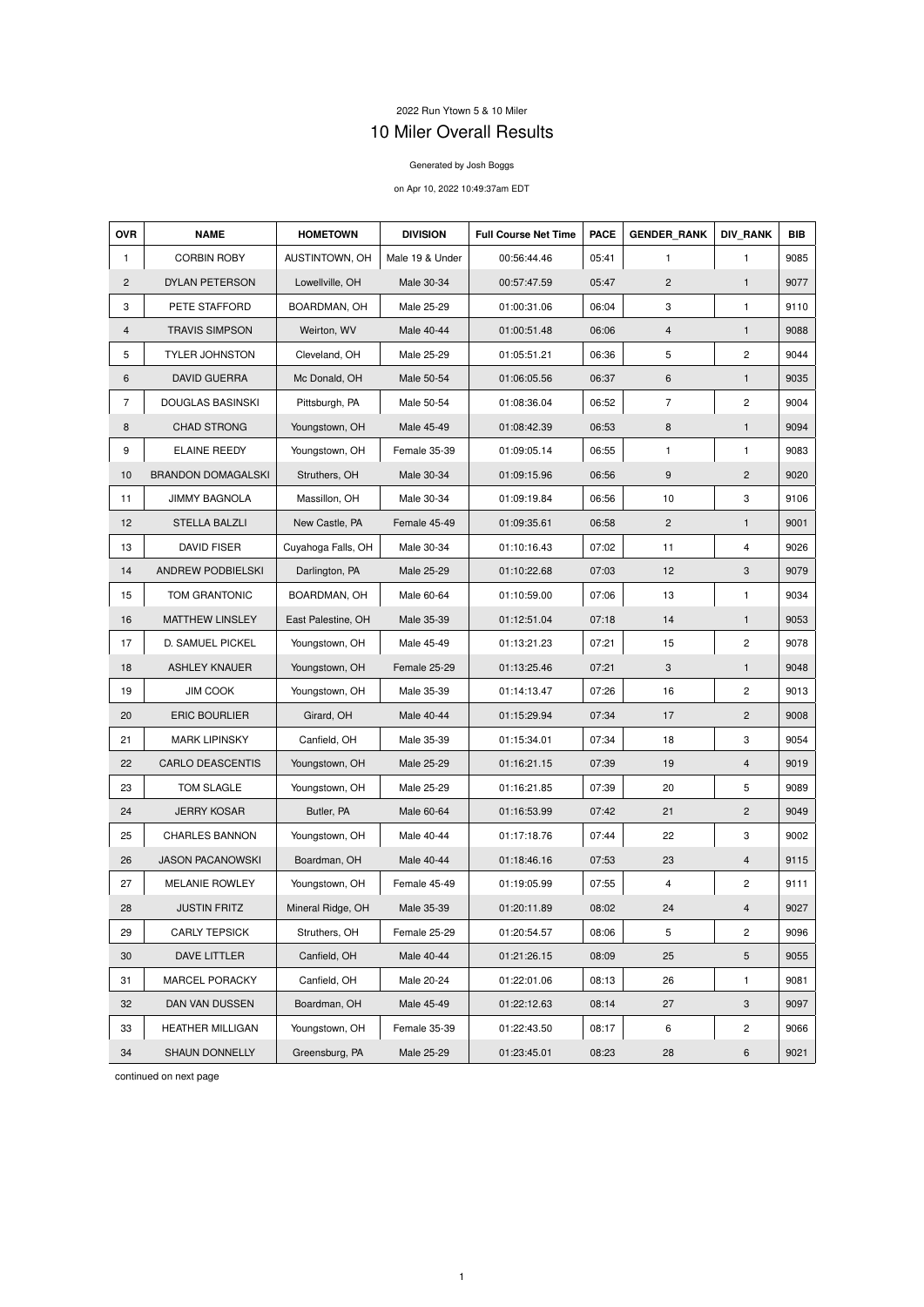continued from previous page

| <b>OVR</b> | <b>NAME</b>             | <b>HOMETOWN</b>      | <b>DIVISION</b> | <b>Full Course Net Time</b> | <b>PACE</b> | <b>GENDER RANK</b> | <b>DIV RANK</b>         | <b>BIB</b> |
|------------|-------------------------|----------------------|-----------------|-----------------------------|-------------|--------------------|-------------------------|------------|
| 35         | <b>QUINTEN HARRIS</b>   | Youngstown, OH       | Male 45-49      | 01:24:14.76                 | 08:26       | 29                 | $\overline{4}$          | 9038       |
| 36         | <b>KELSEY KEMPERT</b>   | Mayfield Heights, OH | Female 30-34    | 01:24:22.21                 | 08:27       | $\overline{7}$     | $\mathbf{1}$            | 9046       |
| 37         | <b>SCOTT MCMURRAY</b>   | Canfield, OH         | Male 25-29      | 01:25:00.85                 | 08:31       | 30                 | $\overline{7}$          | 9065       |
| 38         | <b>CRAIG REES</b>       | Akron, OH            | Male 25-29      | 01:25:15.57                 | 08:32       | 31                 | 8                       | 9084       |
| 39         | <b>VALERIE SWEENEY</b>  | Cortland, OH         | Female 50-54    | 01:25:33.98                 | 08:34       | 8                  | $\mathbf{1}$            | 9095       |
| 40         | <b>ERIN WILLGOHS</b>    | Salem, OH            | Female 35-39    | 01:25:40.58                 | 08:35       | 9                  | 3                       | 9100       |
| 41         | <b>BOB GEORGE</b>       | Leavittsburg, OH     | Male 65-69      | 01:25:56.05                 | 08:36       | 32                 | 1                       | 9031       |
| 42         | <b>TERRY PUTT</b>       | Orwell, OH           | Male 65-69      | 01:27:06.40                 | 08:43       | 33                 | $\overline{c}$          | 9114       |
| 43         | PETER BARONE            | Lowellville, OH      | Male 25-29      | 01:28:09.74                 | 08:49       | 34                 | 9                       | 9003       |
| 44         | <b>DENNIS PARKS</b>     | Girard, OH           | Male 70 & Up    | 01:28:10.45                 | 08:50       | 35                 | $\mathbf{1}$            | 9075       |
| 45         | <b>CHARLOTTE SERJAK</b> | New Castle, PA       | Female 60-64    | 01:28:55.21                 | 08:54       | 10                 | 1                       | 9087       |
| 46         | MICHAEL HANDEL          | Youngstown, OH       | Male 50-54      | 01:29:16.66                 | 08:56       | 36                 | 3                       | 9103       |
| 47         | <b>DAMON KELLER</b>     | Canton, OH           | Male 50-54      | 01:29:27.11                 | 08:57       | 37                 | 4                       | 9045       |
| 48         | <b>JOHN HUDSON</b>      | Canfield, OH         | Male 50-54      | 01:29:40.91                 | 08:59       | 38                 | 5                       | 9042       |
| 49         | <b>TINUS NEETHLING</b>  | Youngstown, OH       | Male 40-44      | 01:30:22.48                 | 09:03       | 39                 | 6                       | 9069       |
| 50         | <b>LAURA LYTLE</b>      | Farmdale, OH         | Female 50-54    | 01:30:44.39                 | 09:05       | 11                 | $\overline{c}$          | 9057       |
| 51         | <b>SCOTT VINCENT</b>    | East Canton, OH      | Male 55-59      | 01:30:48.04                 | 09:05       | 40                 | $\mathbf{1}$            | 9098       |
| 52         | <b>MOIRA FAIR</b>       | Canfield, OH         | Female 60-64    | 01:31:24.37                 | 09:09       | 12                 | $\overline{2}$          | 9025       |
| 53         | <b>BRIAN HAMBRICK</b>   | Youngstown, OH       | Male 55-59      | 01:31:56.41                 | 09:12       | 41                 | $\overline{c}$          | 9109       |
| 54         | <b>AMY PALMER</b>       | Bolivar, OH          | Female 50-54    | 01:32:55.82                 | 09:18       | 13                 | 3                       | 9074       |
| 55         | MICHAEL DAVIS           | Columbiana, OH       | Male 45-49      | 01:33:30.44                 | 09:22       | 42                 | 5                       | 9018       |
| 56         | MICHELLE ADKINS         | Leetonia, OH         | Female 50-54    | 01:33:45.69                 | 09:23       | 14                 | $\overline{\mathbf{4}}$ | 9000       |
| 57         | <b>WESTON WAGNER</b>    | Poland, OH           | Male 30-34      | 01:34:01.81                 | 09:25       | 43                 | 5                       | 9099       |
| 58         | <b>MEGAN KOSAR</b>      | Greensburg, PA       | Female 30-34    | 01:34:12.90                 | 09:26       | 15                 | $\overline{c}$          | 9050       |
| 59         | <b>BRIAN BONHOMME</b>   | Youngstown, OH       | Male 55-59      | 01:34:47.59                 | 09:29       | 44                 | 3                       | 9007       |
| 60         | <b>CYNTHIA KURTY</b>    | Youngstown, OH       | Female 60-64    | 01:35:10.88                 | 09:32       | 16                 | 3                       | 9107       |
| 61         | <b>THOMAS MANGAN</b>    | Pittsburgh, PA       | Male 55-59      | 01:36:13.73                 | 09:38       | 45                 | $\overline{4}$          | 9060       |
| 62         | <b>HAILEY BUFFA</b>     | Youngstown, OH       | Female 25-29    | 01:36:26.79                 | 09:39       | 17                 | 3                       | 9010       |
| 63         | LIDIA CORNELIO          | Sharon, PA           | Female 50-54    | 01:36:46.49                 | 09:41       | 18                 | 5                       | 9014       |
| 64         | ANDREA ZUBICK           | New Middletown, OH   | Female 25-29    | 01:36:46.92                 | 09:41       | 19                 | $\overline{\mathbf{4}}$ | 9102       |
| 65         | <b>JILL COX</b>         | Youngstown, OH       | Female 55-59    | 01:36:58.93                 | 09:42       | 20                 | 1                       | 9015       |
| 66         | <b>KATIE GIRTS</b>      | East Liverpool, OH   | Female 30-34    | 01:37:08.80                 | 09:43       | 21                 | 3                       | 9032       |
| 67         | <b>EDEN SMITH</b>       | Coraopolis, PA       | Female 25-29    | 01:37:53.87                 | 09:48       | 22                 | 5                       | 9090       |
| 68         | <b>TIM KUBLI</b>        | Canfield, OH         | Male 65-69      | 01:38:39.70                 | 09:52       | 46                 | 3                       | 9105       |
| 69         | JANET PITZULO           | Canfield, OH         | Female 60-64    | 01:38:57.79                 | 09:54       | 23                 | 4                       | 9108       |
| 70         | <b>GARY MINK</b>        | Warren, OH           | Male 65-69      | 01:39:24.45                 | 09:57       | 47                 | $\overline{\mathbf{4}}$ | 9112       |
| 71         | <b>JASON PORACKY</b>    | Canfield, OH         | Male 40-44      | 01:39:31.85                 | 09:58       | 48                 | $\overline{7}$          | 9080       |
| 72         | PATTI SANDLIN           | Akron, OH            | Female 50-54    | 01:39:37.79                 | 09:58       | 24                 | 6                       | 9086       |
| 73         | <b>NATALIE LARICCIA</b> | Canfield, OH         | Female 40-44    | 01:39:56.67                 | 10:00       | 25                 | 1                       | 9052       |
| 74         | <b>MEGAN MCMASTER</b>   | Columbiana, OH       | Female 30-34    | 01:40:11.16                 | 10:02       | 26                 | 4                       | 9064       |
| 75         | <b>MEGHAN KIFER</b>     | Vienna, OH           | Female 40-44    | 01:40:33.58                 | 10:04       | 27                 | 2                       | 9047       |

continued on next page